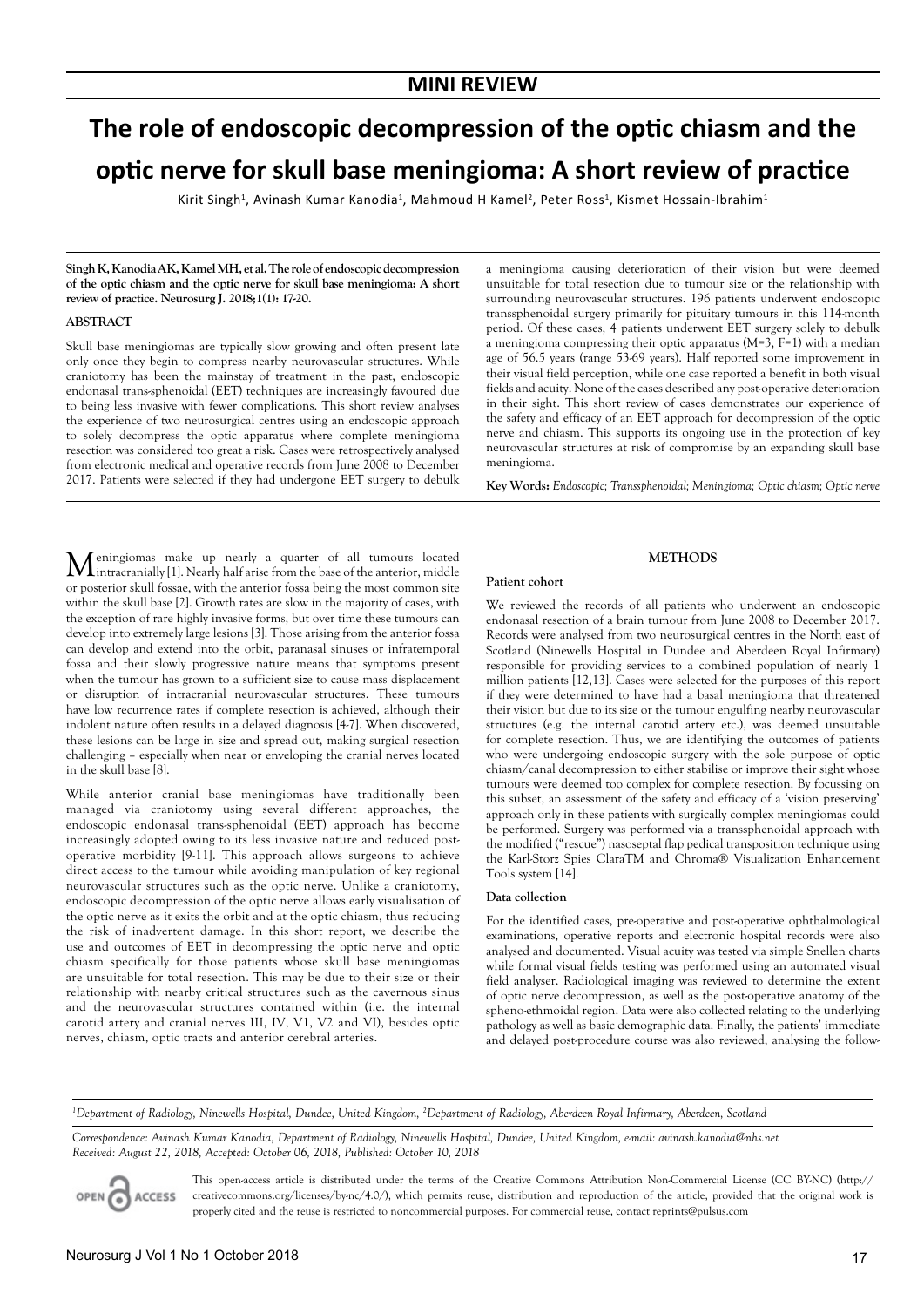## **Singh et al**

up duration as well as pituitary endocrine function post-operatively. Ethical approval was sought through the Caldicott Guardian to access patient records.

#### **RESULTS**

#### **Patient characteristics**

Over the 114-month period, 196 patients underwent endoscopic transsphenoidal procedures, primarily for pituitary adenomas. Within this cohort, 4 patients (M=3, F=1) underwent EET debulking of a meningioma threatening their optic chiasm and/or optic nerve, where total resection had been ruled out. Median age for these patients was 56.5 years old (range 53-69 years) and the pre-operative co-morbidity burden was similar across all 4 cases with a median Charlson Co-Morbidity Index of 4 (range 3-5) cases summarised in Table 1. All had reported worsening vision due to the compression of the optic neural structures and verified by visual acuity and visual field assessment by ophthalmology.

#### **Visual outcome**

Of the 4 cases identified, 3 reported improvement in their visual field perception post-operatively. None of the cases identified reported any postoperative deterioration in their sight, with follow-up of these cases extending as far as 51 months in one case (range 1-51 months).

#### **Pituitary outcome**

Post-operative pituitary function remained unchanged in the majority of cases, with the exception of one patient with a pre-existing partial panhypopituitarism secondary to a prior debulking of their meningioma via craniotomy. This patient reported a deterioration of their Diabetes Insipidus symptoms following endoscopic surgery, requiring increased titration of Desmopressin therapy for a few days only. Of the two patients with preoperative endocrine dysfunction, neither showed an improvement in pituitary hormonal function following the procedure.

#### **DISCUSSION**

In the context of meningioma resection, the endoscopic approach is being increasingly favoured. While craniotomy was the mainstay of treatment in the past, this approach was difficult for those meningiomas originating from the skull base [9]. These tumours primarily arise from the anterior cranial fossa, typically originating from the sphenoid wing, tuberculum sella or the olfactory groove and surgical access via craniotomy requires manipulation of regional neurovascular structures such as the optic apparatus as well as retraction of the frontal lobe, which can induce permanent behavioural changes [2,4,15,16-21]. Craniotomy also leaves patients at risk of bone-flap infections requiring re-operation, as well as potentially causing significant cosmetic deformity [11,22].

Although reports on using an endoscopic endonasal approach are becoming more commonplace, much of the focus is on the technical aspects of the surgical approach taken rather than the experience with differing pathologies [23]. Furthermore, these reports primarily describe the use of EET approaches to achieve total or as much resection as possible endoscopically (Simpson Grade I). The literature relating to the use of an endoscopic approach purely for the purpose of preserving vision is limited, despite this being one of the key treatment aims for management of anterior skull base meningiomas [24- 26]. The cases and experience of these two neurosurgical centers serve to further add to the body of literature confirming the safety and reliability of an endoscopic approach in relieving optic nerve and chiasmal compression, even

## neurovascular structures and pose too great a risk for complete resection. Our experience also suggests that despite large tumours compressing the optic apparatus with risk of permanent optic nerve atrophy, EET is a safe way to prevent further vision loss and that improvement in vision is possible in up to half of cases. However, given the limited number of cases identified and the retrospective nature of this analysis, generalisations on the use of EET for optic nerve and chiasm decompression must be limited.

for those tumours that are so large that they have engulfed the surrounding

Nevertheless, the endoscopic technique has been recognized as carrying low morbidity compared to craniotomy, as EET allows a direct approach to the meningioma without the need to manipulate the nervous structures. This avoids the risks of a traditional approach which can result in an ischaemic compressed optic apparatus when performing a bilateral optic canal decompression [20]. The minimal access approach also does not necessarily compromise degree of resection achievable as the inferior anteromedial trajectory allows for good access to these tumours which traditionally displace the optic apparatus posteriorly and superiorly [15,27]. This subtotal resection (Simpson Grade IV) is demonstrated in Figures 1-4 where a pre and post-operative coronal MR image demonstrates successful decompression of the optic nerve and chiasm.

While the endoscopic approach does offer a lower complication profile, risks do remain, and this is demonstrated by the case of the patient whose pre-existing Diabetes Insipidus (DI) worsened, requiring increased doses of Desmopressin post-operatively. This was diagnosed with hourly urine input /output measurement and twice daily paired serum and urine sodium and osmolality measurements. DI is one of the relatively common and acknowledged complications of both trans-sphenoidal and traditional surgical approaches, with incidence rates of permanent post-operative DI being broadly similar between the two techniques [28,29]. Other key endoscopic complications to consider include cerebrospinal fluid leaks, bleeding (particularly in the context of resection of highly vascular tumours) and a potential worsening of vision [30,31]. However, in one study, rates of immediate DI post-operatively are lower for those treated endoscopically compared to craniotomy [29]. This may be explained by the endoscopic approach avoiding excessive manipulation of the posterior pituitary gland. This would theoretically result in less compression as well as less oedema of the pituitary stalk which are thought to be part of the pathogenesis of post-



**Figure 1)** *Coronal post contrast MRI. Pre-op (a) and Post-op (b) imaging following endoscopic decompression of the optic chiasm. In (a), superior margin of the enhancing mass (black arrow) compresses optic chiasm (white arrow). In (b), the black arrow represents the resected margin of the tumour. Optic chiasm (white arrow) appears decompressed and better identifiable*

## **TABLE 1**

## **Summary of Cases**

| Case | (yrs) |    | (Months) | Age Gender Follow-up Co-morbidities          | Pre-operative vision      |         |                      |                                     | Post-operative vision |           |                           |           | <b>Pituitary function</b>        |                              |
|------|-------|----|----------|----------------------------------------------|---------------------------|---------|----------------------|-------------------------------------|-----------------------|-----------|---------------------------|-----------|----------------------------------|------------------------------|
|      |       |    |          |                                              | <b>Visual acuity</b>      |         | <b>Visual fields</b> |                                     | <b>Visual acuity</b>  |           | <b>Visual fields</b>      |           | Pre-op                           | Post-op                      |
|      |       |    |          |                                              | Right                     | Left    | Right                | Left                                | Right                 | Left      | Right                     | Left      |                                  |                              |
|      | 53    | F. | 51       | Transient<br>hypothyroidism                  | Hand<br>movements<br>only | 6/9     | Normal               | Temporal superior<br>quadrantanopia | Unchanged             | Unchanged | Unchanged                 | Unchanged | Mild secondary<br>hypothyroidism | Unchanged                    |
| 2    | 69    | F  |          | HTN, RA                                      | $6/5 - 1$                 | $6/9+2$ | Normal               | Inferior temporal<br>quadrantanopia | Unchanged             | Unchanged | Unchanged                 | Unchanged | Normal                           | Normal                       |
| 3    | 48    | F  | 9        | <b>T2DM, epilepsy</b>                        | Hand<br>movements<br>only | 6/5     | Normal               | Temporal superior<br>quadrantanopia | Unchanged             | Unchanged | Unchanged                 | Improved  | Normal                           | Normal                       |
| 4    | 55    | M  | 24       | Partial pan-<br>hypopituitarism,<br>epilepsy | Hand<br>movements<br>only | 6/5     | Near total<br>loss   | Temporal superior<br>quadrantanopia | Improved<br>to 6/9    | Unchanged | Improved<br>visual fields | Unchanged | Partial<br>hypopituitarism       | <b>Diabetes</b><br>insipidus |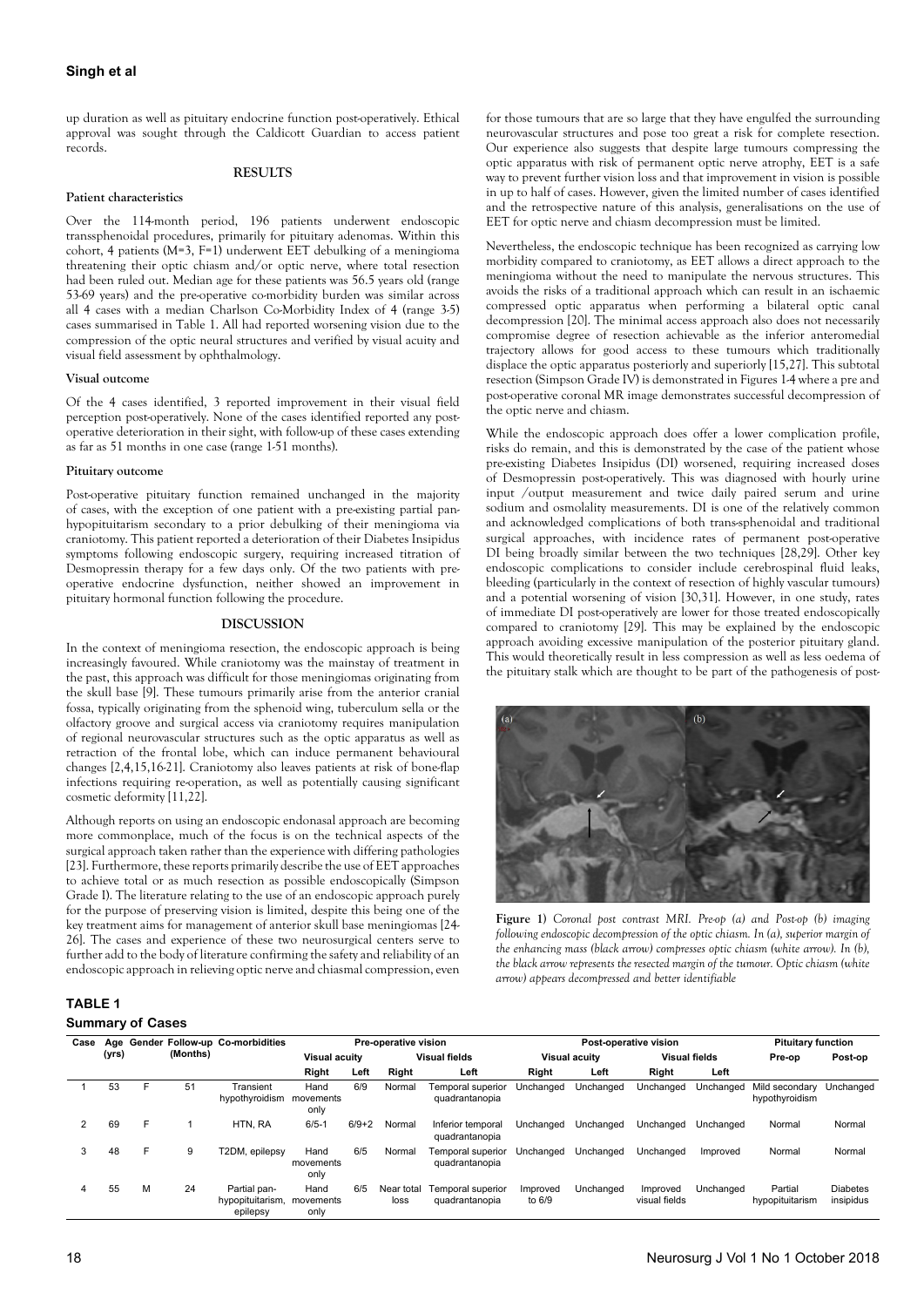

**Figure 2)** Coronal post contrast MRI. Pre-op (a) and Post-op (b) imaging following endoscopic decompression of the optic chiasm. In (a), superior margin of the enhancing mass (black arrow) compresses optic chiasm (white arrow). In (b), the black arrow represents the resected margin of the tumour. Optic chiasm (white arrow) appears decompressed while the tumour still reaches upto optic chiasm



**Figure 3)** Coronal pre and post op MRI (a) and (b) represent pre and post contrast images before surgery. The asterix (\*) denotes the medial aspect of mass compressing left optic nerve (white arrow) with poorly seen optic chiasm. (c) and (d) represent pre and post contrast images after surgery. Black arrow (c, d) represents the resected margin of the mass. White arrow (c, d) represents optic chiasm/nerve, which is much better identifiable and has been decompressed

operative DI [30]. Furthermore, the endoscopic approach allows the surgeon to visualise early and avoid crossing key neurovascular structures, thereby reducing the risk of interrupting the blood supply to the posterior pituitary gland and it is notable that in this case, the patient's DI and partial panhypopituitarism began following their first craniotomy for excision of their meningioma 3 years prior to the endoscopic procedure.

The success of this endoscopic approach is also highly dependent on good quality MRI imaging. Typically, in large skull base tumours, the optic chiasm, nerve and tract are significantly compressed and distorted, resulting in poor visualisation and difficulty in ascertaining the precise surgical target. Traditionally, MRI imaging of the brain and pituitary/skull base masses has relied on relatively thick sagittal and coronal T1-weighted images, both with and without contrast. Such images have limited usefulness in demonstrating the relationship of masses with the optic pathway. However, with recent improvements in technology, we can now perform volumetric MRI imaging that gives an excellent representation of the relationship between the optic pathways and masses, resulting in a better definition of the surgical target. This allows us to perform precisely guided minimally invasive surgery, ultimately resulting in better outcomes.

#### **CONCLUSION**

The experiences of these two centres add to the body of literature describing the use of an Endoscopic Endonasal Trans-Sphenoidal approach for optic chiasm and canal decompression. This suggests that this technique can be



**Figure 4)** Coronal pre and post contrast pre-op MRI (a and b). Asrterix (\*) shows the mass surrounding left anterior clinoid (broken arrow) that also appears thickened. The left optic nerve short arrow is seen to be compressed by the mass at the roof of sphenoid sinus. The right optic nerve (long arrow) is also seen. Pre-op CT (c) also shows similar findings; the arrow shows location of left optic nerve. Post op CT (coronal) shows site of decompression at the roof of sphenoid sinus

safely and reliably used in cases which are considered unsafe for complete resection via craniotomy; although further work is required to definitively demonstrate this. However, it is important to be mindful of the fact that this approach, while generally offering a lower risk profile than craniotomy, remains an advanced technique which can still result in neurosurgical complications or worsening of symptoms.

#### **REFERENCES**

- 1. Wiemels J, Wrensch M, Claus EB. Epidemiology and etiology of meningioma. J Neurooncol 2010;99(3):307-14.
- 2. Rubin G, Ben David U, Gornish M, et al. Meningiomas of the anterior cranial fossa floor. Review of 67 cases. Acta Neurochir 1994;129(1-2):26-30.
- 3. Yang SY, Park CK, Park SH, et al. Atypical and anaplastic meningiomas: prognostic implications of clinicopathological features. J Neurol Neurosurg Psychiatry 2008;79(5):574-80.
- 4. Komotar RJ, Starke RM, Raper DM, et al. Endoscopic endonasal versus open transcranial resection of anterior midline skull base meningiomas. World Neurosurg 2012;77(5-6):713-24.
- 5. Chamberlain MC, Blumenthal DT. Intracranial meningiomas: diagnosis and treatment. Expert Rev Neurother 2004;4(4):641-8.
- 6. Saraf S, McCarthy BJ, Villano JL. Update on meningiomas. Oncologist 2011;16(11):1604-13.
- 7. Nakamura M, Struck M, Roser F, et al. Olfactory groove meningiomas: clinical outcome and recurrence rates after tumor removal through the frontolateral and bifrontal approach. Neurosurgery 2007;60(5):844-52.
- 8. da Silva CE, de Freitas PEP. Large and giant skull base meningiomas: The role of radical surgical removal. Surgical Neurology International 2015;6:113.
- 9. Chi JH, Parsa AT, Berger MS, et al. Extended bifrontal craniotomy for midline anterior fossa meningiomas: minimization of retraction-related edema and surgical outcomes. Neurosurgery 2006;59:ONS426-33.
- 10.Rachinger W, Grau S, Tonn JC. Different microsurgical approaches to meningiomas of the anterior cranial base. Acta Neurochir 2010;152(6):931-9.
- 11. Walcott BP, Redjal N, Coumans JV. Infection following operations on the central nervous system: deconstructing the myth of the sterile field. Neurosurg Focus 2012;33(5):E8.